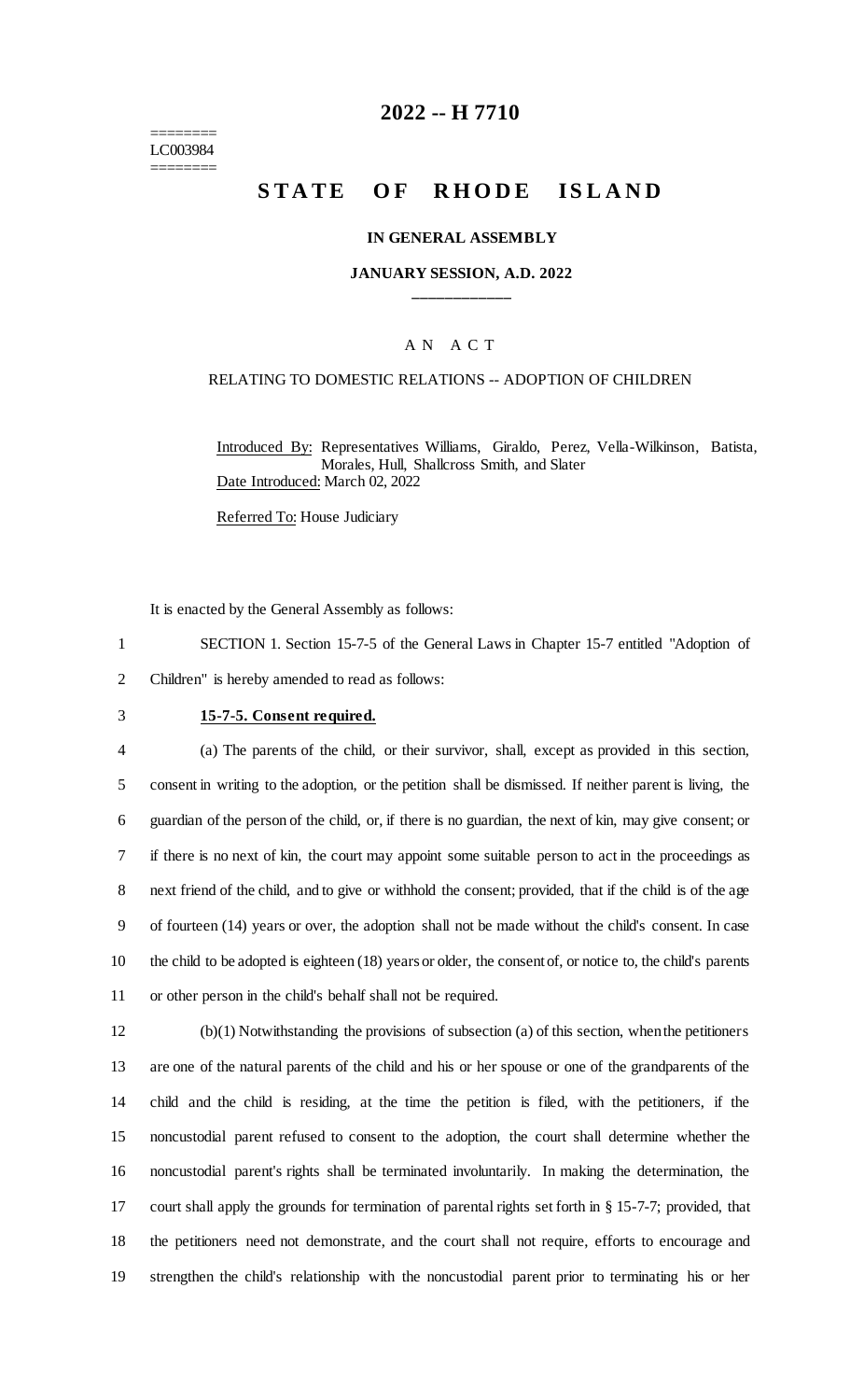parental rights.

 (2) Notwithstanding the provisions of subdivision (1) of this subsection, when the petitioners are one of the natural parents of the child and his or her spouse or one of the grandparents of the child and the child is residing, at the time the petition is filed, with the petitioners, and if the noncustodial parent refuses to consent to the adoption, then the court may grant the petition without a noncustodial parent's consent if the petitioners prove by clear and convincing evidence any of the 7 grounds set forth in § 15-7-7(a)(1),  $(a)(2)$ , or  $(a)(4)$ . The standard of proof in these cases shall be by clear and convincing evidence and the court shall give primary consideration to the physical, psychological, mental, and intellectual needs of the child insofar as that consideration is not inconsistent with other provisions of this chapter.

 (c) Notwithstanding the provisions of subsection (a) of this section, when the petitioner is a grandparent with sole custody of the child, and with whom the child is residing at the time the petition is filed, if the noncustodial natural parent(s) or their survivor refuses to consent to the adoption, the court shall determine whether the noncustodial parent(s') or their survivor's rights shall be terminated involuntarily. In making the determination, the court shall apply the grounds for termination of parental rights set forth in § 15-7-7; provided, that the petitioner need not demonstrate, and the court shall not require, efforts to encourage and strengthen the child's relationship with the noncustodial parent(s) prior to terminating their parental rights. In addition, 19 when the petitioner is a grandparent with sole custody of the child, and with whom the child is residing at the time the petition is filed, if the noncustodial natural parent(s) or their survivor refuse 21 to consent to the adoption, then the court may grant the petition without the noncustodial parent(s') or their survivor's consent if the petitioner proves by clear and convincing evidence any of the 23 grounds set forth in §§ 15-7-7(a)(1), (a)(2), or (a)(4). The standard of proof in these cases shall be 24 by clear and convincing evidence and the court shall give primary consideration to the physical, psychological, mental, and intellectual needs of the child insofar as that consideration is not 26 inconsistent with other provisions of this chapter.

SECTION 2. This act shall take effect upon passage.

======== LC003984 ========